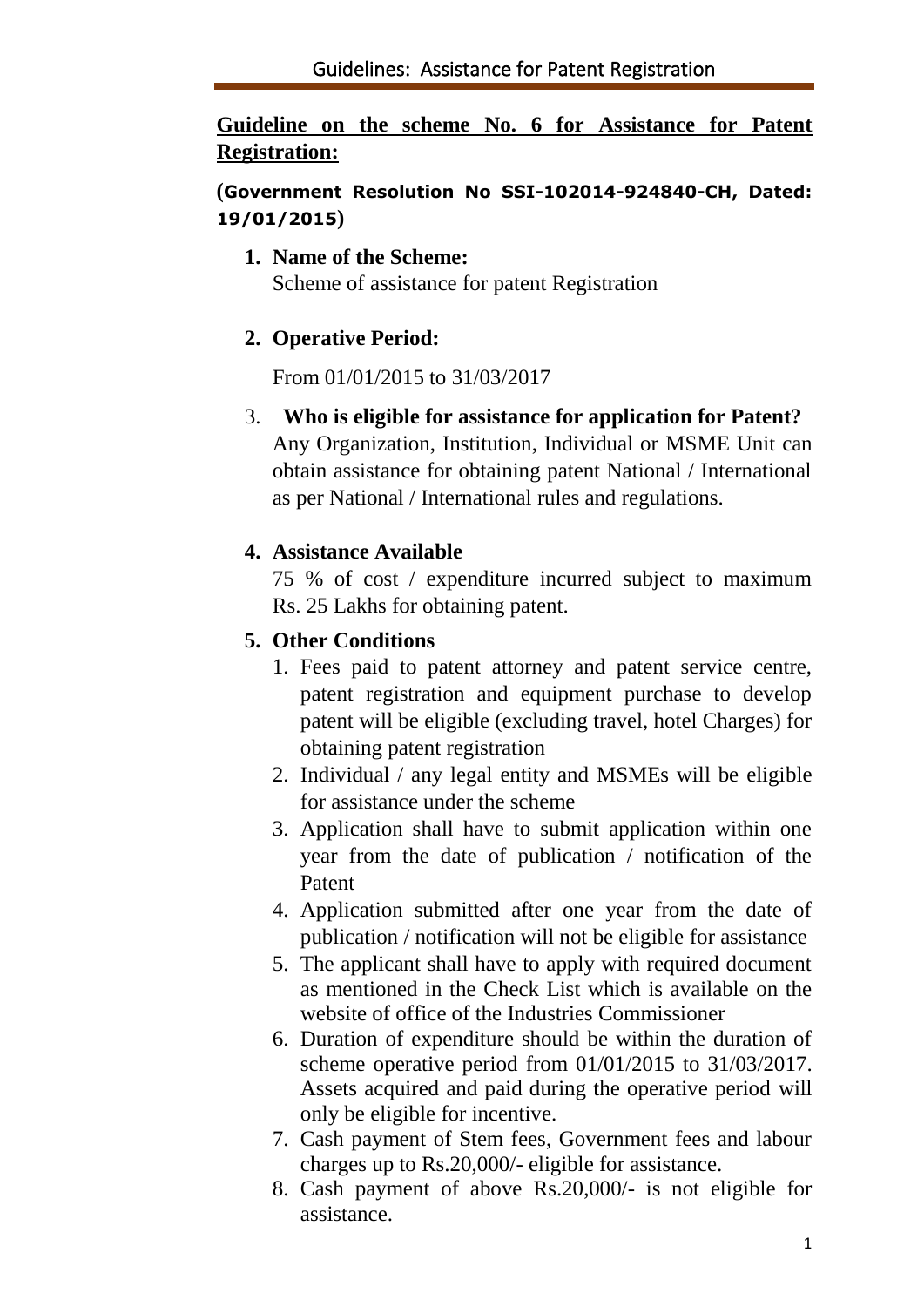- 9. Only patent equipment purchased to develop patent will be eligible. Raw material, fabrication work and software related expenses will not eligible for assistance.
- 10. Applicant shall have to submit separate expenditure statement for each patent [National/International (country wise patent) ].
- 11.Applicant can get maximum total Rs.25 lakhs assistance for maximum 5 patent. Sixth patent registration application for assistance will be submitted to SLIC for Consideration.

#### **6. What is the time limit to apply for the scheme for assistance for patent Registration ?**

- 1. Application shall have to submit application within one year from the date of publication / notification of the patent.
- 2. After publication of patent applicant shall have to apply within one year for eligibility, after one year from publication of patent applicant will not be eligible for assistance.

### **7. What happed when application received before time limit?**

If application received to office of the MSME Commissioner/DIC before publication/notification of the patent then patent registration application will be rejected.

#### **8. What are the procedure for applying, scrutiny, sanction and disbursement of assistance under the scheme? 8.1 Procedure to apply:**

- 1. Applicant has to apply to MSME Commissionerate in prescribed Application Form within 1 year after patent publication / notification along with documents as per Check List.
- 2. The expenditure statement should be as per Annexure-02 and should be C.A. Certified. Cash of above Rs.20,000/- will not to be eligible for assistance.(eligible if paid to patent office for Govt. Fees.)

#### **8.2 Procedure for scrutiny:**

1. Application Form will be received along with relevant documents as per checklist. It should be stamped and signed by authorised person.